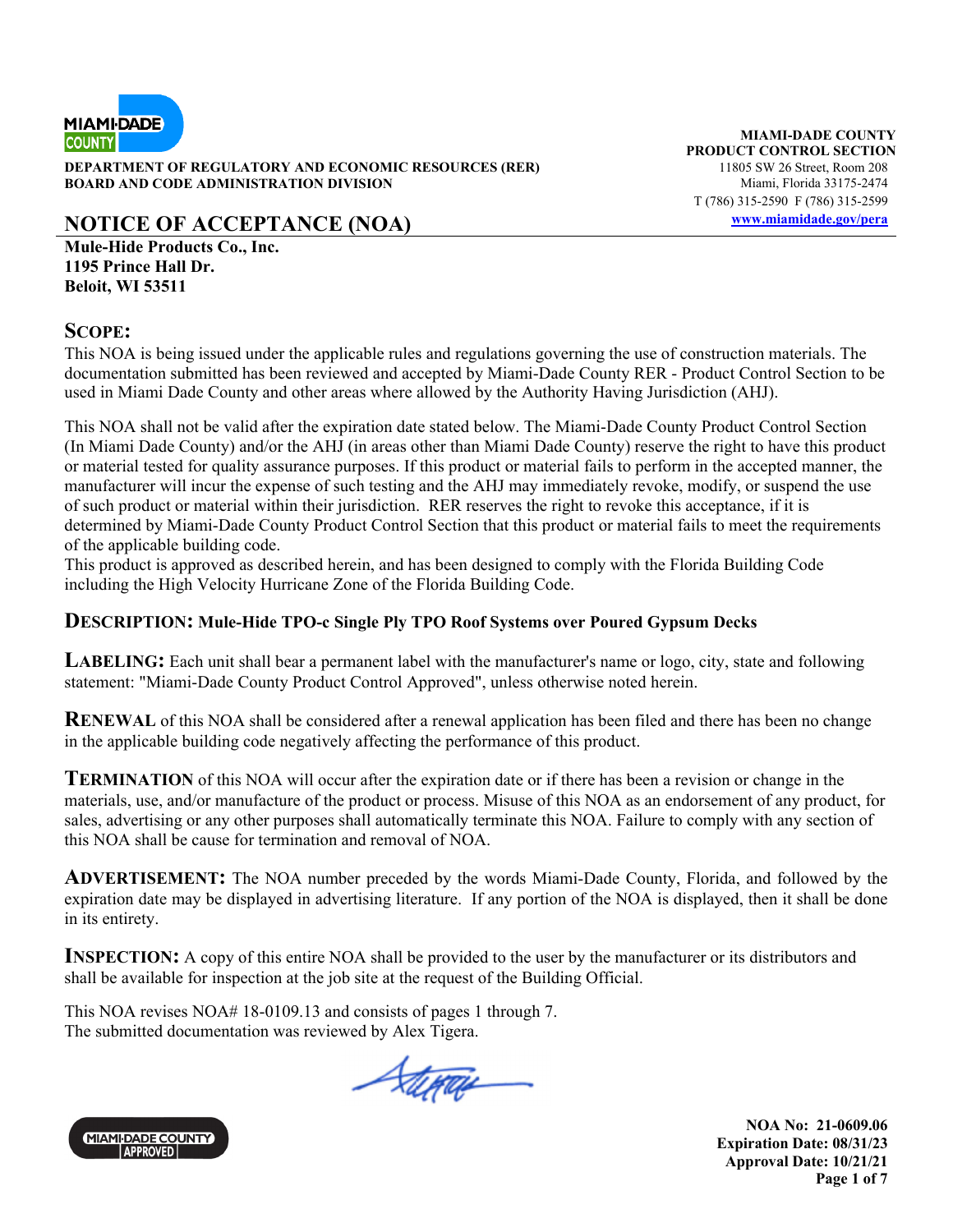### **ROOFING SYSTEM APPROVAL**

| Category:                      | Roofing                   |
|--------------------------------|---------------------------|
| <b>Sub-Category:</b>           | Single Ply                |
| <b>Material:</b>               | <b>TPO</b>                |
| <b>Deck Type:</b>              | Poured Gypsum             |
| <b>Maximum Design Pressure</b> | $-295$ psf                |
| <b>Fire Classification:</b>    | See General Limitation #1 |

# **TRADE NAMES OF PRODUCTS MANUFACTURED OR LABELED BY APPLICANT:**

**TABLE 1** 

| <b>Product Name</b>            | <b>Dimensions</b> | <b>Test</b><br><b>Specifications</b> | <b>Product Description</b>                      |
|--------------------------------|-------------------|--------------------------------------|-------------------------------------------------|
| TPO-c                          | various           | <b>TAS 131</b>                       | Reinforced white or colored TPO<br>membrane.    |
| <b>TPO-c EXTRA</b>             | various           | <b>TAS 131</b>                       | Reinforced white or colored TPO<br>membrane.    |
| TPO-c Fleece Back              | various           | <b>TAS 131</b>                       | Reinforced white or colored TPO<br>membrane.    |
| TPO-c Fleece Back Plus         | various           | <b>TAS 131</b>                       | Reinforced white or colored TPO<br>membrane.    |
| $TPO - c$ $(FR)$               | various           | <b>TAS 131</b>                       | Reinforced white or colored FR TPO<br>membrane. |
| FAST 100 LV                    | various           | TAS 110                              | Polyurethane Adhesive                           |
| TPO-c Bonding Adhesive         | various           | <b>TAS 110</b>                       | Solvent-based bonding adhesive.                 |
| Aqua Base 120 Bonding Adhesive | various           | <b>TAS 110</b>                       | Water-based bonding adhesive                    |
| Cold Applied Adhesive          | various           | <b>TAS 110</b>                       | Asphalt-modified polyether adhesive             |

# **APPROVED INSULATIONS:**

| TABLE 2                    |                                   |                                           |
|----------------------------|-----------------------------------|-------------------------------------------|
| <b>Product Name</b>        | <b>Product Description</b>        | <b>Manufacturer</b><br>(With Current NOA) |
| Poly ISO 1, Poly ISO 1-NB  | Polyisocyanurate roof insulation. | Mule-Hide Products Co., Inc.              |
| Dens Deck, Dens Deck Prime | Silicon treated gypsum            | Georgia-Pacific gypsum,<br>LLC.           |

### **APPROVED FASTENERS:**

MIAMI-DADE COUNTY

| Fastener<br><b>Number</b> | <b>Product</b><br><u>Name</u>                              | Product<br><b>Description</b> | <b>Dimensions</b> | <b>Manufacturer</b><br>(With Current NOA) |
|---------------------------|------------------------------------------------------------|-------------------------------|-------------------|-------------------------------------------|
|                           | OlyBond 500                                                | Polyurethane Adhesive         | Various           | OMG, Inc.                                 |
| 2.                        | Millennium One Step Foamable<br><b>Insulation Adhesive</b> | Polyurethane Adhesive         | Various           | H.B. Fuller                               |

**TABLE 3** 

**NOA No: 21-0609.06 Expiration Date: 08/31/23 Approval Date: 10/21/21 Page 2 of 7**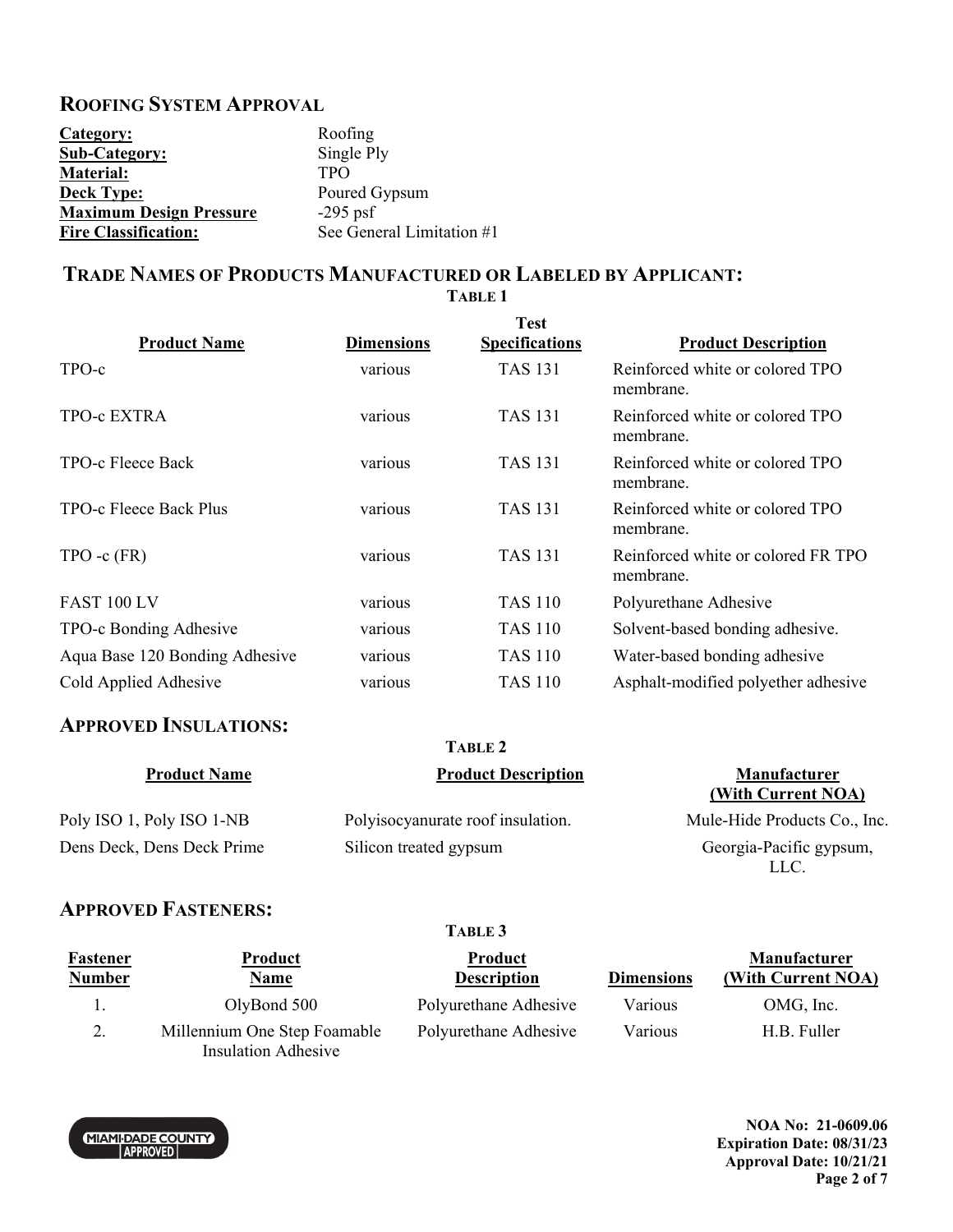# **EVIDENCE SUBMITTED:**

| <b>Test Agency</b>                           | <b>Test Identifier</b>                                                                    | <b>Description</b>                                                                                                                                                              | <b>Date</b>                                                                  |
|----------------------------------------------|-------------------------------------------------------------------------------------------|---------------------------------------------------------------------------------------------------------------------------------------------------------------------------------|------------------------------------------------------------------------------|
| Atlantic & Caribbean Roof<br>Consulting LLC. | 11-037                                                                                    | TAS 114 Appendix D                                                                                                                                                              | 06/29/11                                                                     |
| Architectural Testing Inc.                   | ATI-37490.01                                                                              | <b>Membrane Brittleness Testing</b>                                                                                                                                             | 7/7/00                                                                       |
| Factory Mutual Research Corp.                | 3Z9A1.AM<br>Approval Guide Excerpt<br>3011220<br>3012879<br>3024994<br>3014692<br>3018579 | Wind Uplift and Fire Classification<br>Wind Uplift and Fire Classifications<br><b>Class 4470</b><br><b>Class 4470</b><br>Class $4470$<br><b>Class 4470</b><br><b>Class 4470</b> | 10/15/97<br>5/00<br>08/16/01<br>04/04/03<br>02/28/06<br>08/05/03<br>10/09/03 |
| <b>Celotex Corporation Testing Services</b>  | 520257                                                                                    | Membrane Physical Property Testing                                                                                                                                              | 4/19/00                                                                      |
| SGS U.S. Testing Company<br>Incorporated     | 131248-R2                                                                                 | Membrane Ozone Resistance Testing                                                                                                                                               | 1/6/00                                                                       |
| <b>Trinity ERD</b>                           | C46470.07.14-1A<br>C46470.07.14-1B<br>C46470.07.14-2A<br>C46470.07.14-4-R1                | <b>TAS 131</b><br><b>TAS 131</b><br><b>TAS 131</b><br><b>TAS 131</b>                                                                                                            | 07/16/14<br>07/16/14<br>07/30/14<br>07/21/14                                 |

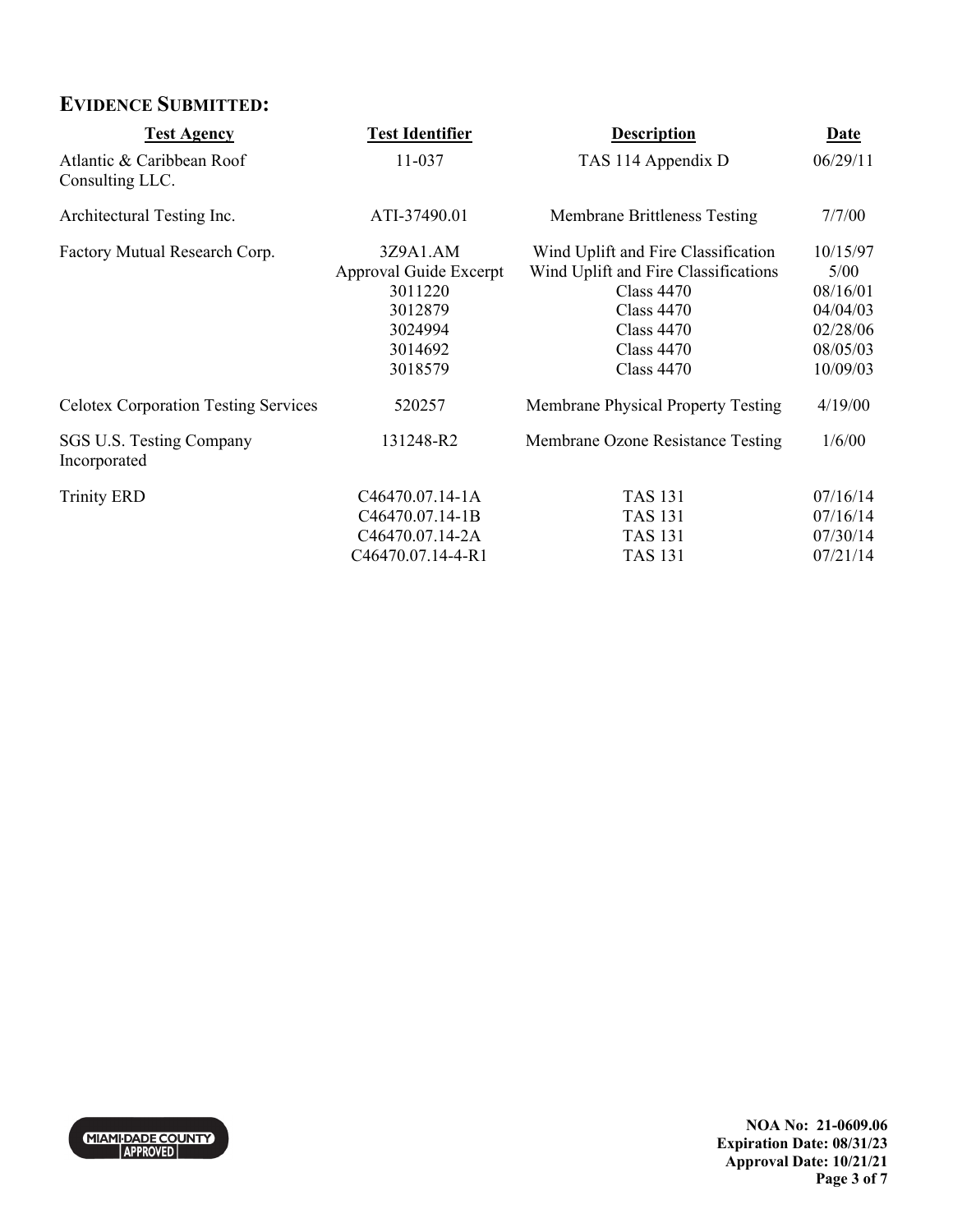#### **APPROVED ASSEMBLIES**

| <b>Membrane Type:</b> | Single Ply, Thermoplastic, TPO, Reinforced, Fleece Back                                                                                                                         |
|-----------------------|---------------------------------------------------------------------------------------------------------------------------------------------------------------------------------|
| Deck Type 6I:         | Poured Gypsum, Insulated                                                                                                                                                        |
|                       | <b>Deck Description:</b> Poured Gypsum Concrete                                                                                                                                 |
|                       | <b>System Type C(1):</b> One or more layers of insulation adhered with OlyBond 500, Millennium One Step Foamable<br>Insulation Adhesive or FAST 100 LV; membrane fully adhered. |

**All General and System Limitations apply. Roof accessories not listed in Table 1 of this NOA are not approved and shall not be installed unless said accessories demonstrate compliance with prescriptive Florida Building Code requirements and are field fabricated utilizing the approved membranes listed in Table 1.** 

**Note: All layers shall be adhered to the deck in OlyBond 500 at a rate of 1 gal/sq, or FAST 100 LV at a rate of 1 gal/sq or Millennium One Step Foamable Insulation Adhesive at a rate of 1 /3 gal/sq. Please refer to Roofing Application Standard RAS 117 for insulation attachment. See Maximum Design Pressures below for the pressures allowed with each adhesive.**

| <b>Base or Top Insulation Layer</b> | <b>Insulation Fasteners</b><br>(Table 3) | Fastener<br>Density/ $ft^2$ |
|-------------------------------------|------------------------------------------|-----------------------------|
| <b>ISO 1, Poly ISO 1-NB</b>         |                                          |                             |
| Minimum 1.4" thick                  | N/A                                      | N/A                         |
| <b>Top Insulation Layer</b>         | <b>Insulation Fasteners</b>              | Fastener                    |
|                                     | (Table 3)                                | Density/ft <sup>2</sup>     |

**Required over the insulations listed in Base Layer or optional over any of the insulations listed as Base or Top Layer:** 

| <b>Dens Deck, Dens Deck Prime</b> |     |
|-----------------------------------|-----|
| Minimum $\frac{1}{4}$ " thick     | N/A |

**Note: Insulation panels listed are minimum sizes and dimensions; if larger panels are used, the number of fasteners shall be increased maintaining the same fastener density. Please refer to Roofing Application Standard RAS 117 for insulation attachment.** 

**Vapor Retarders:** (Optional) Any UL or FMRC approved vapor retarder applied to the roof deck or over a base layer of insulation.

**Barrier:** None.



**NOA No: 21-0609.06 Expiration Date: 08/31/23 Approval Date: 10/21/21 Page 4 of 7**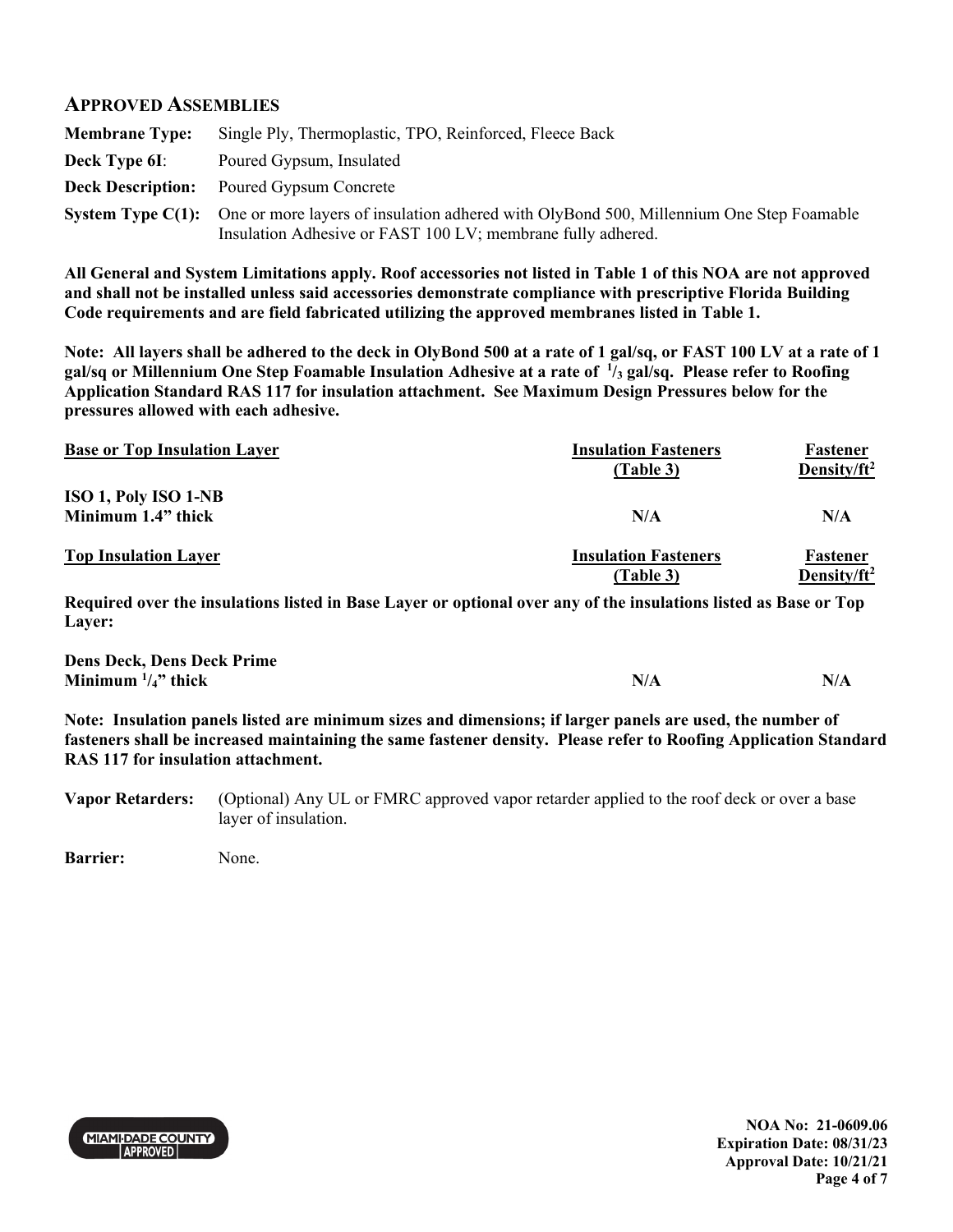| <b>Membrane:</b>      | TPO-c, TPO -c (FR), Reinforced, 45 or 60 mil membrane or TPO-c EXTRA 80 mil membrane<br>fully adhered to the insulation using TPO-c Bonding Adhesive applied to the substrate at a rate of<br>1 gal/60 ft. <sup>2</sup> (finished surface) or Aqua Base 120 Bonding Adhesive applied to the substrate at a<br>rate of 1 gal/120 ft. <sup>2</sup> (finished surface). Outside 1.5" of side laps are heat welded |
|-----------------------|----------------------------------------------------------------------------------------------------------------------------------------------------------------------------------------------------------------------------------------------------------------------------------------------------------------------------------------------------------------------------------------------------------------|
|                       | <b>Or</b>                                                                                                                                                                                                                                                                                                                                                                                                      |
|                       | TPO-c Fleece Back 100 or 115 mil membrane fully adhered to the insulation using FAST Adhesive<br>applied to the substrate at a rate of 1 gal/sq. or Aqua Base 120 Bonding Adhesive applied to the<br>substrate at a rate of 1 gal/120 ft. <sup>2</sup> Outside 1.5" of side laps are heat welded                                                                                                               |
|                       | <b>Or</b>                                                                                                                                                                                                                                                                                                                                                                                                      |
|                       | TPO-c Fleece Back Plus membrane adhered to the insulation in a full mopping of approved<br>asphalt applied within the EVT range and at a rate of 20-25 lbs./sq. or Cold Applied Adhesive<br>applied to the substrate at a rate of 1 gal/67 ft. <sup>2</sup> Outside 1.5" of side laps are heat welded                                                                                                          |
| <b>Maximum Design</b> | -45 psf (See General Limitation #9) when insulation adhered with FAST Adhesive                                                                                                                                                                                                                                                                                                                                 |
| <b>Pressure:</b>      | $-112.5$ psf (See General Limitation #9) when polyisoyanurate insulation adhered with OlyBond<br>500 Adhesive                                                                                                                                                                                                                                                                                                  |
|                       | -135 psf (See General Limitation #9) when wood fiberboard insulation adhered with OlyBond<br>500 Adhesive                                                                                                                                                                                                                                                                                                      |
|                       | -202.5 psf (See General Limitation #9) when insulation adhered with Millennium One Step<br>Foamable Insulation Adhesive                                                                                                                                                                                                                                                                                        |

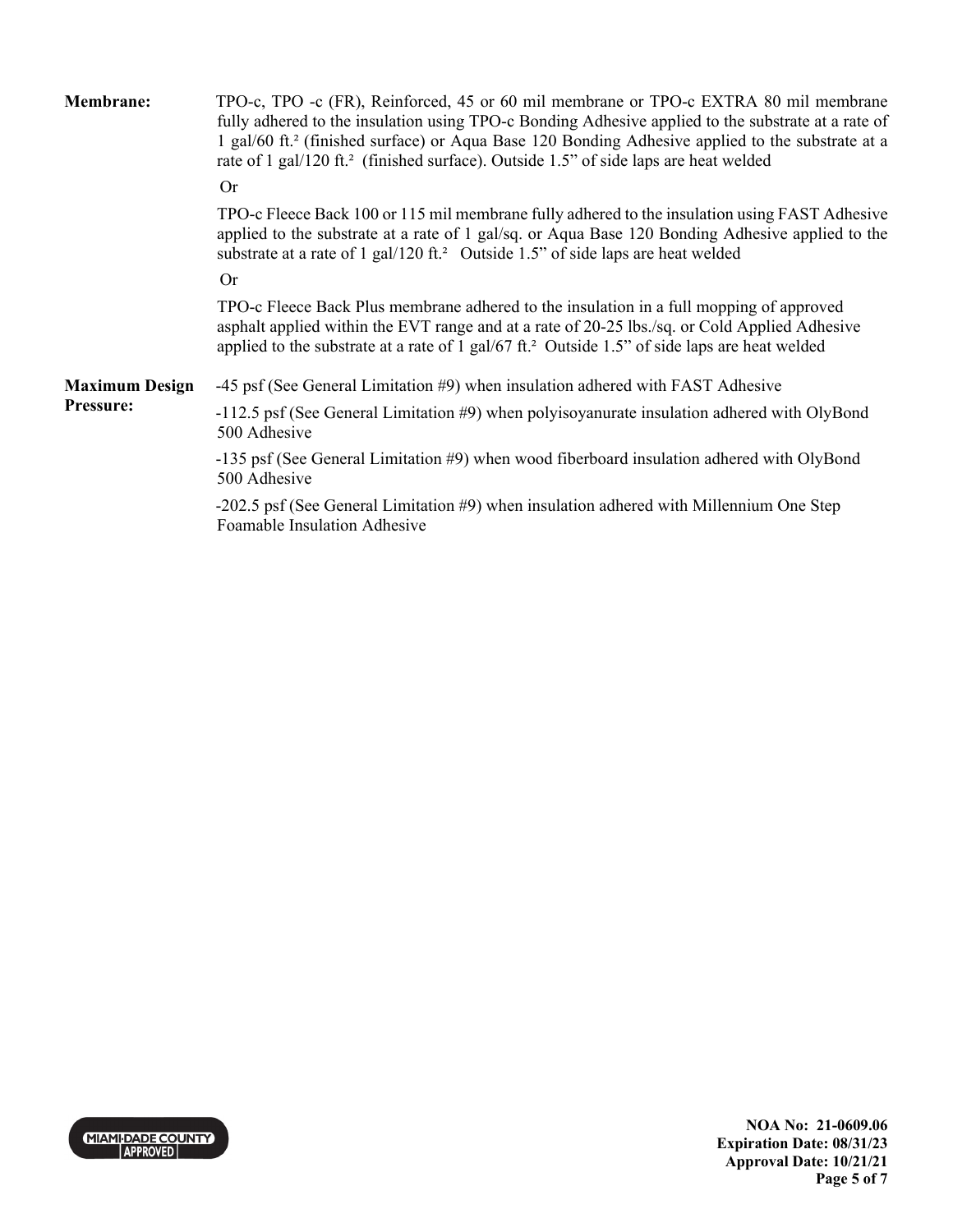| <b>Membrane Type:</b>    | Single Ply, Thermoplastic, TPO, Reinforced, Fleece Back       |
|--------------------------|---------------------------------------------------------------|
| <b>Deck Type 6:</b>      | Poured Gypsum, Non-Insulated                                  |
| <b>Deck Description:</b> | Poured Gypsum Concrete                                        |
|                          | <b>System Type <math>F(1)</math>:</b> Membrane fully adhered. |

**All General and System Limitations apply. Roof accessories not listed in Table 1 of this NOA are not approved and shall not be installed unless said accessories demonstrate compliance with prescriptive Florida Building Code requirements and are field fabricated utilizing the approved membranes listed in Table 1.** 

| <b>Vapor Retarders:</b>                   | None.                                                                                                                                                                                     |
|-------------------------------------------|-------------------------------------------------------------------------------------------------------------------------------------------------------------------------------------------|
| <b>Barrier:</b>                           | None.                                                                                                                                                                                     |
| <b>Membrane:</b>                          | TPO-c Fleece Back 100 or 115 mil membrane fully adhered to the substrate using FAST<br>Adhesive applied to the substrate at a rate of 1 gal/sq. Outside 1.5" of side laps are heat welded |
| <b>Maximum Design</b><br><b>Pressure:</b> | -295 psf (See General Limitation $#9$ )                                                                                                                                                   |